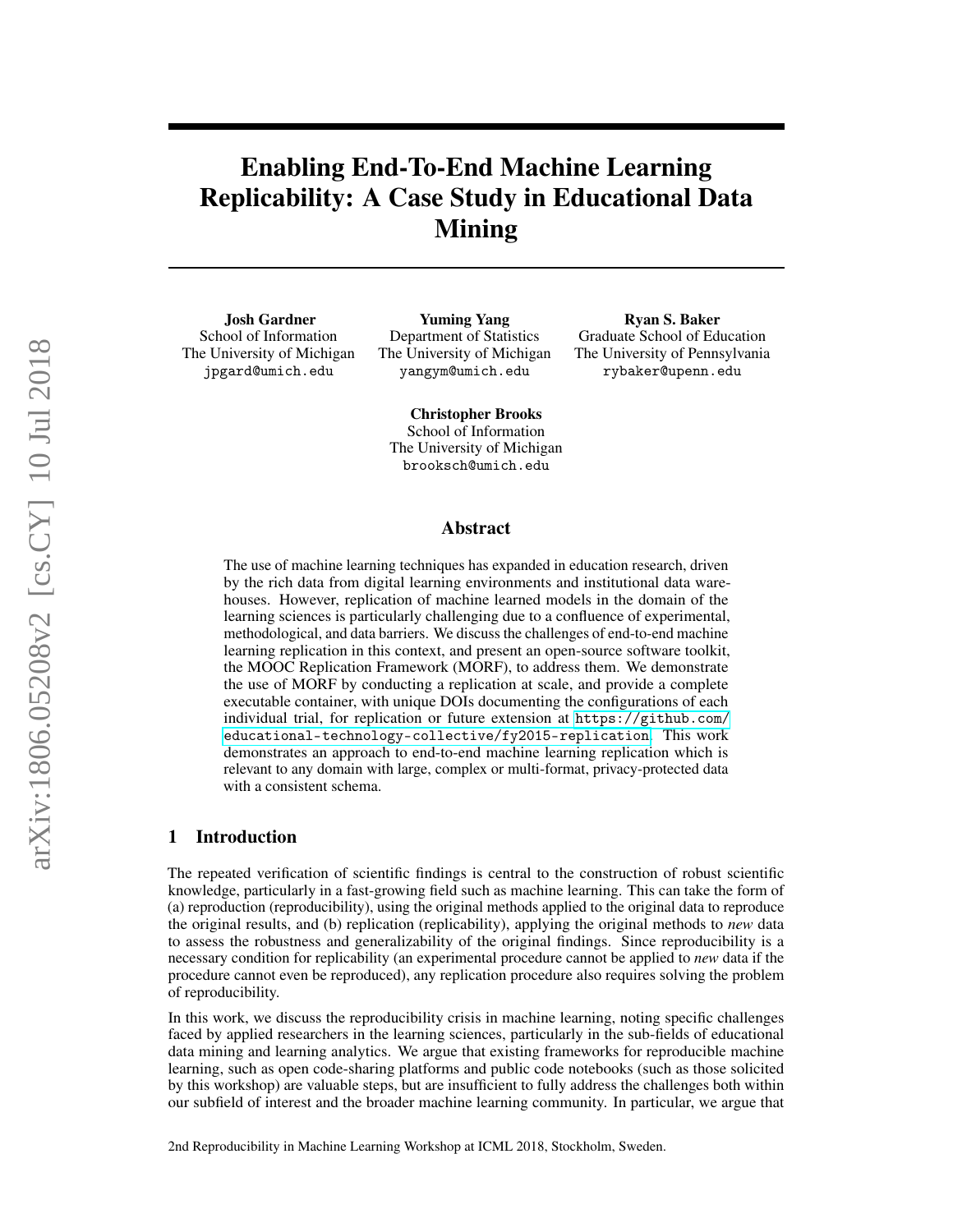code-sharing does not address the breadth of challenges – experimental, methodological, and data – we face as practitioners, as Section [3](#page-2-0) details.

Instead, we propose a paradigm of *end-to-end* reproducibility for machine learning: fully reproducing (or replicating) the pipeline from raw data to model evaluation. End-to-end reproducibility is possible with current freely-available computing technologies, namely containerization, which can encapsulate an experiment as well as operating system and software dependencies in a single package. We describe a novel open-source platform for conducting reproducible end-to-end machine learning experiments on large-scale educational data, the MOOC Replication Framework (MORF), and describe additional benefits, beyond reproducibility, afforded by this platform in Section [6.](#page-6-0)

# 2 Prior Work

#### 2.1 The Reproducibility Crisis in Machine Learning

Much has been written about the reproducibility crisis in science, particularly in fields which conduct human subjects research such as social psychology. Recent empirical evidence has shown that issues with reproducibility are also widespread in the field of machine learning. In some ways, this realizes concerns that have been voiced in the field for nearly twenty years concerning the complex technical steps and dependencies involved in conducting a machine learning experiment which are rarely described or shared in adequate detail with existing publication methods. A recent survey of 400 research papers from leading artificial intelligence venues shows that none of the works surveyed document all aspects necessary to fully reproduce the work; only 20-30% of the factors evaluated were adequately reported in the works surveyed [\[15\]](#page-8-0). In a case study of replication of deep reinforcement learning algorithms, [\[17\]](#page-8-1) show that the variance inherent to statistical algorithms, the use of different hyperparameter settings, and even different random number generation seeds contribute to a lack of reproducibility in machine learning research and have a direct impact on whether experimental results and baseline model implementations replicate. Olorisade et al. [\[23\]](#page-9-0) survey 30 machine learning studies in text mining, and identify poor reproducibility due to lack of access to data, software environment, randomization control, and implementation methods. None of the 30 works surveyed provided source code, and only one of 16 applicable studies provided an executable, to reproduce their experiments.

These reproducibility issues are partly attributable to culture and convention. A survey of authors published in the Journal of Machine Learning Research found that roughly one third intentionally did not make their implementations available, for reasons including a lack of professional incentives, a reluctance to publish messy code, and the convention that doing so is optional [\[27\]](#page-9-1). Peng [\[24\]](#page-9-2) observes that only five of 125 published articles in the journal *Biostatistics* have passed the (voluntary) reproducibility review since its inception two years prior, yet considers this effort "successful" compared to the reproducibility of previous work.

As big data and machine learning permeate disciplines, this crisis in replication has also affected other fields of study, such as the learning sciences. This is especially relevant in cases of very large datasets where the majority of learning is computer-mediated, such as in Massive Open Online Courses (MOOCs). For example, [\[14\]](#page-8-2) showed that a large-scale replication of machine learning models led to substantially different conclusions about the optimal modeling techniques, with several findings replicating significantly in the *opposite* direction of the original study (which was conducted on only a single MOOC). Khajah et al. [\[19\]](#page-8-3) attempted to replicate the findings of the "deep knowledge tracing" method introduced in [\[25\]](#page-9-3), and demonstrated that much simpler baseline methods could achieve equivalent performance, and that the initial performance gains demonstrated in the original work were at least partially due to data leakage.

#### <span id="page-1-0"></span>2.2 Existing Tools for Reproducible Machine Learning

An exhaustive survey of tools and platforms to support reproducible machine learning research is beyond the scope of this work. However, we include a survey of those tools which most closely align with our interests in building machine learned models for predictive analytics in education.

OpenML is "an open, organized, online ecosystem for machine learning" and allows users to create data science pipelines to address specific "tasks", such as classification and clustering [\[29\]](#page-9-4). OpenML requires users to run their analyses locally and upload the results. OpenML's workflow may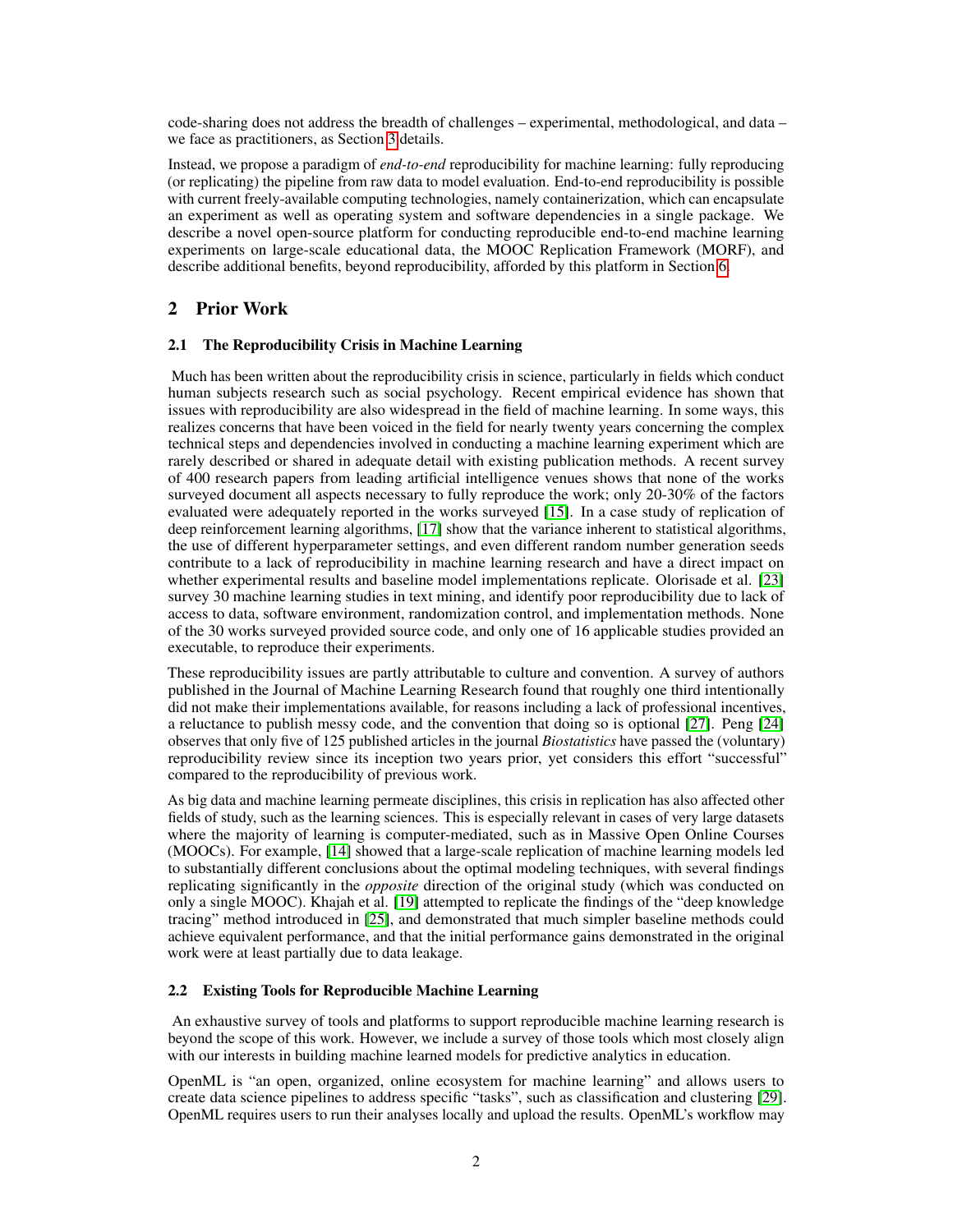

Figure 1: End-to-end reproducibility requires addressing data, technical, and methodological issues with reproducibility. Replication of the computational environment, in particular, is key to replicating this complete pipeline from raw data to results.

contribute to "openness," but does not ensure reproducibility, as it relies on user-submitted code to fully reproduce the results which are generated and submitted by users. OpenML functions as a code-, data-, and results- sharing platform, but these analyses are subject to key limitations (dependency management, code rot) described in more detail in Section [3.](#page-2-0) Finally, OpenML presumes data can be shared freely for replication, an often incorrect presumption in the field of the learning sciences, where institutional and governmental regulations and policies manage how data can be shared.

The OpenAI Gym is an open-source interface for developing and comparing reinforcement learning algorithms [\[3\]](#page-8-4). Its wide use for both teaching and research serve as an example of how a field can create and adopt shared tools to support researchers' needs and support reproducibility. For example, [\[17\]](#page-8-1) uses this platform for its reproducible baseline models. However, OpenAI Gym supports only reinforcement learning (not other machine learning tasks such as supervised learning).

Several publishing platforms dedicated to reproducible computational research also exist, such as ReScience<sup>[1](#page-2-1)</sup>, CodaLab<sup>[2](#page-2-2)</sup>, and WholeTail [\[2\]](#page-8-5). These platforms unify code, data, computation, and presentation in a single location. CodaLab and WholeTail also use Docker containerization to ensure reproducibility. However, these platforms generally provide no support or restricted-access data; for example, WholeTail specifically limits its scope to public (non-restricted) datasets [\[2\]](#page-8-5).

Each of these platforms is an important step toward reproducible machine learning research, and many of them address key barriers. However, these tools are insufficient for many types of machine learning tasks, including supervised learning with large-scale behavioral data from MOOCs. In particular, none of these platforms supports replication where the underlying data sets are privacy-restricted and cannot be publicly shared. In educational data, many of the types of unanonymizable data that are privacy-restricted are also necessary for analysis (such as the text of discussion forum postings, IP addresses, or student names). Such restrictions are also likely to drive away machine learning researchers from working with this data, as gaining access to unprocessed raw educational data can be difficult or impossible without close collaborators and strong institutional support. Even with institutional support, government regulations such as the Family Educational Rights and Privacy Act (FERPA) may restrict or complicate data sharing.

# <span id="page-2-0"></span>3 Barriers to End-to-End Replication in Machine Learning

The replication crisis is the result of a confluence of forces which must be collectively addressed in order to achieve end-to-end reproducibility. We group these challenges into experimental, methodological, and data challenges. No existing solution discussed in Section [2.2](#page-1-0) currently addresses all three barriers.

Experimental challenges with reproducibility relate to reproducing the exact experimental protocol. $3$ Many have advocated for the open sharing of code as a potential solution to address technical issues with reproducibility [e.g. [28,](#page-9-5) [24\]](#page-9-2). However, while necessary, code-sharing is insufficient to guarantee reproducibility in machine learning research. For example, Collberg et al. [\[7\]](#page-8-6) showed that the published code accompanying 20% of their large sample of 613 published computer systems papers failed to build or run, and in total, it was not possible to verify or reproduce 75.1% of studies surveyed using the artifacts provided in publication.

<span id="page-2-1"></span><sup>1</sup> <http://rescience.github.io/about/>

<span id="page-2-2"></span> $^2$  <http://codalab.org/>

<span id="page-2-3"></span><sup>&</sup>lt;sup>3</sup>The term "experimental reproducibility" is adopted from [\[15\]](#page-8-0).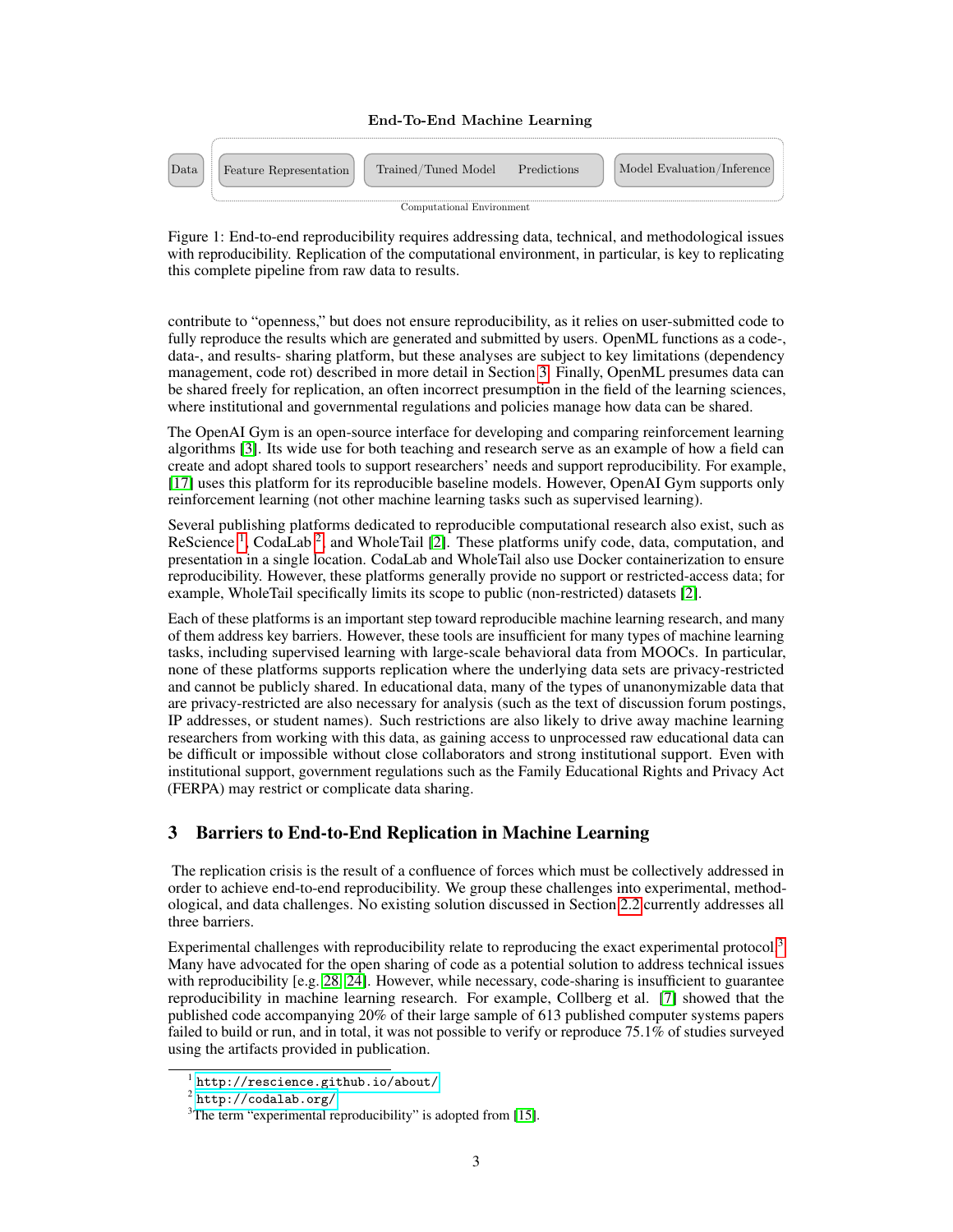Even when code is available, other technical issues can prevent reproducibility in computational research workflows [\[10,](#page-8-7) [20\]](#page-8-8). Buckheit and Donoho [\[4\]](#page-8-9) noted over 20 years ago that the complete software environment is a necessary condition for reproducing computational results; however, the open sharing of such environments along with the published results of scientific work remains rare. These include *code rot*, in which code becomes non-functional or its functionality changes as the underlying dependencies change over time (for example, an update to a data processing library which breaks backwards compatibility, or a modified implementation of an algorithm which changes experimental results), as well as *dependency hell*, in which configuring the software dependencies necessary to install or run code prevents successful execution [\[1\]](#page-8-10). This complex web of interdependencies is rarely described or documented in published machine learning and computational science work [\[10,](#page-8-7) [15,](#page-8-0) [23\]](#page-9-0).

Fortunately, modern containerization tools were developed to resolve such technical issues in software development contexts [\[22\]](#page-9-6). Docker containers, for instance, are frequently used in both industrial software applications as well as computational and computer systems research [\[1,](#page-8-10) [6,](#page-8-11) [18\]](#page-8-12). A major advantage of Docker over simple code-sharing is that Docker containers fully reproduce the entire execution environment of the experiment, including code, software dependencies, and operating system libraries. These containers are much more lightweight than a full virtual machine, but achieve the same level of reproducibility [\[22,](#page-9-6) [18\]](#page-8-12). While some of the platforms discussed in Section [2.2](#page-1-0) utilize containerization, these platforms "hide" this functionality from the user, assembling containers from user-submitted code. This severely limits users' ability to fully leverage containerization by building the complex, customized environments many machine learning experiments may require.

Methodological challenges to reproducibility reflect the methods of the study, such as its procedure for model tuning or statistical evaluation. Existing work on reproducibility largely focuses on strictly technical challenges, but (as our experiment in Section [4](#page-3-0) shows), methodological issues are at least as important. Methodological challenges include the use of biased model evaluation procedures [\[5,](#page-8-13) [30\]](#page-9-7), the use of improperly-calibrated statistical tests for classifier comparison [\[9\]](#page-8-14), or "large-scale hypothesis testing" where thousands of hypotheses or models are tested at once, despite the fact that most multiple testing corrections are not appropriate for such tasks [\[11\]](#page-8-15). A machine learning version of these errors is seen in massive unreported searches of the hyperparameter space, and in "random seed hacking" wherein the random number generator itself is systematically searched in order to make a target model's performance appear best or a baseline model worse [\[17\]](#page-8-1). Replication platforms can address methodological issues – working toward what [\[15\]](#page-8-0) terms *inferential reproducibility*– by architecting platforms which support effective methodologies and adopt them by default, effectively nudging researchers to make sound choices.

Data reproducibility concerns the availability of data itself. In many domains, making raw data available is more an issue of convention than a true barrier to reproducibility. However, in the case of educational data mining, data are governed by strict privacy regulations which protect the privacy of student education records. Similar restrictions affect many other fields, from the health sciences to computational nuclear physics [\[20\]](#page-8-8). As a result, researchers are often legally prohibited from making their data available. Efforts such as the Pittsburgh Science of Learning Center DataShop [\[21\]](#page-9-8) and the HarvardX MOOC data sets [\[16\]](#page-8-16) have attempted to address this problem in education by only releasing non-identifiable data, but many analyses require the original, unprocessed data for a full replication. Indeed, restricted data sharing is one of the main factors (in our experience) hindering generalizability analysis in educational data mining: investigators are generally limited to one or two courses worth of data (e.g. the courses they instruct), and models are often overfit to these datasets.

# <span id="page-3-0"></span>4 The MOOC Replication Framework

MOOC Replication Framework (MORF) is a Python toolkit, accompanied by a platform-as-a-service (the "MORF Platform"), which collectively address the challenges faced by researchers studying large-scale online learning data noted above.<sup>[4](#page-3-1)</sup> MORF addresses (i) experimental barriers to replication via the use of containerization; (ii) methodological issues by providing support for true holdout sets and reliable model evaluation; (iii) data issues by providing a large-scale dataset while preventing the download of sensitive information (currently, this includes the complete raw data exports from over 270 MOOCs offered by the University of Michigan and the University of Pennsylvania). Additionally,

<span id="page-3-1"></span><sup>4</sup>The MORF website, which includes documentation and short tutorials, is at [https://](https://educational-technology-collective.github.io/morf/) [educational-technology-collective.github.io/morf/](https://educational-technology-collective.github.io/morf/)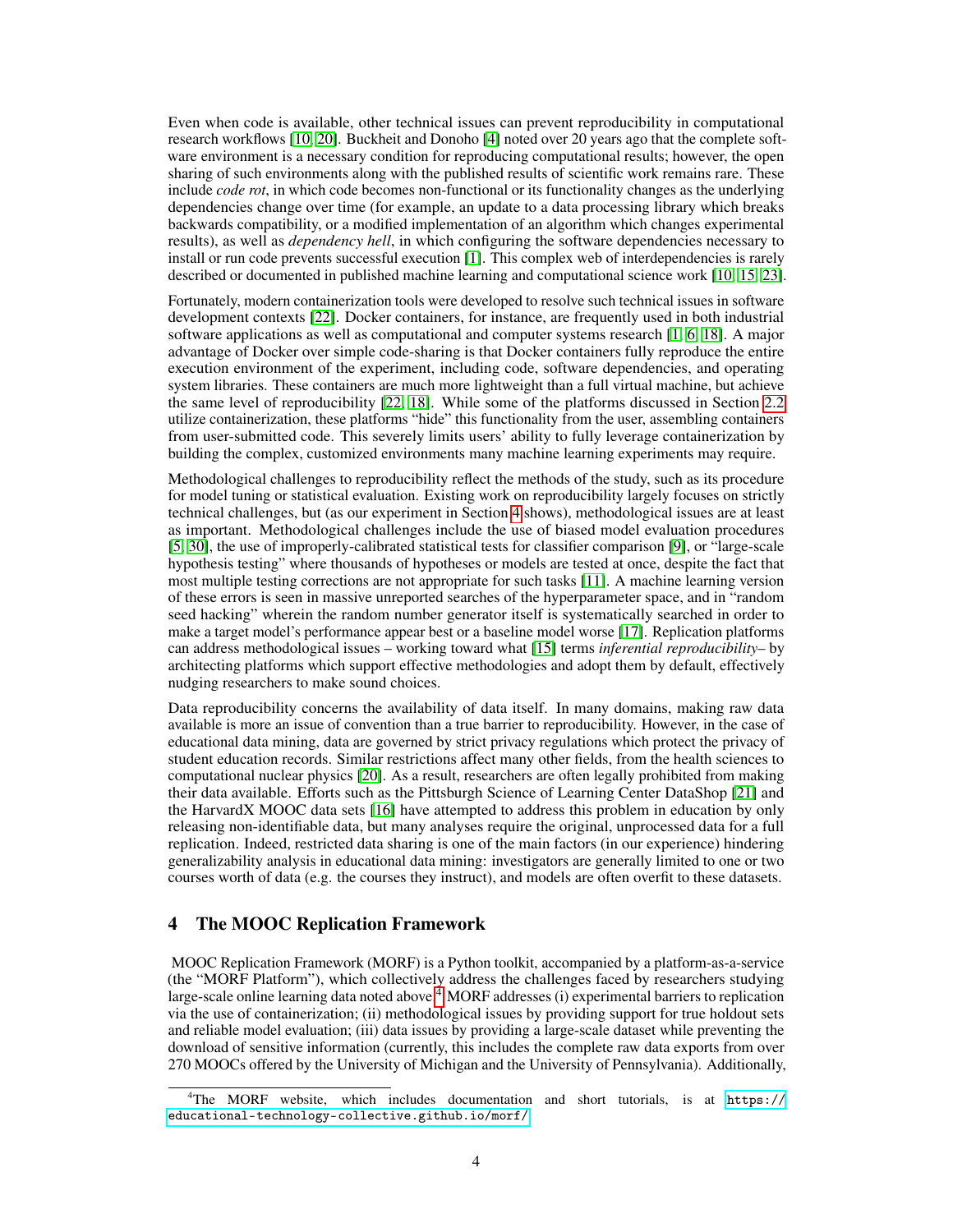MORF eases the computational expense of conducting such research at scale by providing nearly an order of magnitude greater computational infrastructure than any of the platforms discussed in Section [2.2,](#page-1-0) and out-of-the-box parallelization to utilize it.

Users submit jobs to the MORF Platform using a simple Python API. A short, four-line "controller" script is used to guide the execution of each stage of the end-to-end supervised learning pipeline (extract, train, test, and evaluate). The use of controller scripts is a best practice in computational research [\[20\]](#page-8-8), and MORF's combination of containerization and controller scripts allow the user to manage low-level experimental details (operating system and software dependencies, feature engineering methods, and statistical modeling) by constructing the Docker container which is submitted to MORF for execution, while MORF manages high-level implementation details (parallelization, data wrangling, caching of results). The containers used to execute each job run on MORF are persisted in MORF's public Docker Cloud repository, and the configuration file and controller scripts are persisted in Zenodo and assigned a unique Digital Object Identifier (DOI). This yields a reproducible end-to-end pipeline that is highly flexible, easy to use, and computationally efficient.

#### 4.1 Experimental Reproducibility via Containerization

MORF's uses containerization to resolve many of the experimental challenges described in Section [3.](#page-2-0) The Docker containers submitted to MORF fully encapsulate the code, software dependencies, and execution environment required of an end-to-end machine learning experiment in a single file, ensuring end-to-end reproducibility and enabling sharing of the containerized experiment. Building Docker containers requires only a single Dockerfile (akin to a makefile) which contains instructions for building the environment. This imposes minimal additional burden on researchers relative to configuring, programming, and executing an experiment, but achieves a considerable increase in reproducibility. While other existing machine learning research platforms sometimes utilize docker "under the hood" for reproducibility, this limits users' ability to configure or share these environments. We are not aware of any which allow users to build and submit Docker images directly for execution.

As part of MORF, we are assembling an open-source library of pre-built Docker containers to replicate experiments conducted on MORF to serve as shared baseline implementations. These containers can be loaded with a single line of code, allowing the research community to replicate, fork, interrogate, modify, and extend the results presented here<sup>[5](#page-4-0)</sup>.

#### 4.2 Methodological Reproducibility via Platform Architecture

MORF provides sensible default procedures for many machine learning tasks, such as model evaluation. For example, MORF avoids the use of cross-validation for model evaluation: The prediction tasks to which most MOOC models aspire are prediction of *future* student performance (i.e., in an ongoing course where the true labels – such as whether a student will drop out – are unknown at the time of prediction). As such, using cross-validation within a MOOC session, when the outcome of interest is accuracy on a *future* MOOC session, provides an unrealistic and potentially misleading estimate of model performance. Prior work has demonstrated that cross-validation provides biased estimates of independent generalization performance [\[30\]](#page-9-7), and in the MOOC domain, that crossvalidation can produce biased estimates of classification performance on a future (unseen) course [\[31\]](#page-9-9). Adopting more effective model evaluation techniques by default requires no additional work for MORF users, and ensures that work produced on the MORF platform follows effective model evaluation procedures.

### 4.3 Data Reproducibility via Execute-Against Access

MORF achieves data reproducibility while also meeting data privacy restrictions by providing strictly "execute-against" access to underlying data. Most MOOCs are generated by a small number of platforms (e.g. Coursera, edX), and all courses from a given platform use publicly-documented data schemas [e.g. [8\]](#page-8-17). Thus, users can develop experiments using their own data from a given platform – or even the public documentation – and then submit these experiments for MORF to execute against *any* other course from that platform. This enables MORF to currently provide an interface to over

<span id="page-4-0"></span><sup>&</sup>lt;sup>5</sup>The experiment presented below can be loaded by running docker-pull themorf/morf-public:fy2015-replication in the terminal of any computer with Docker installed.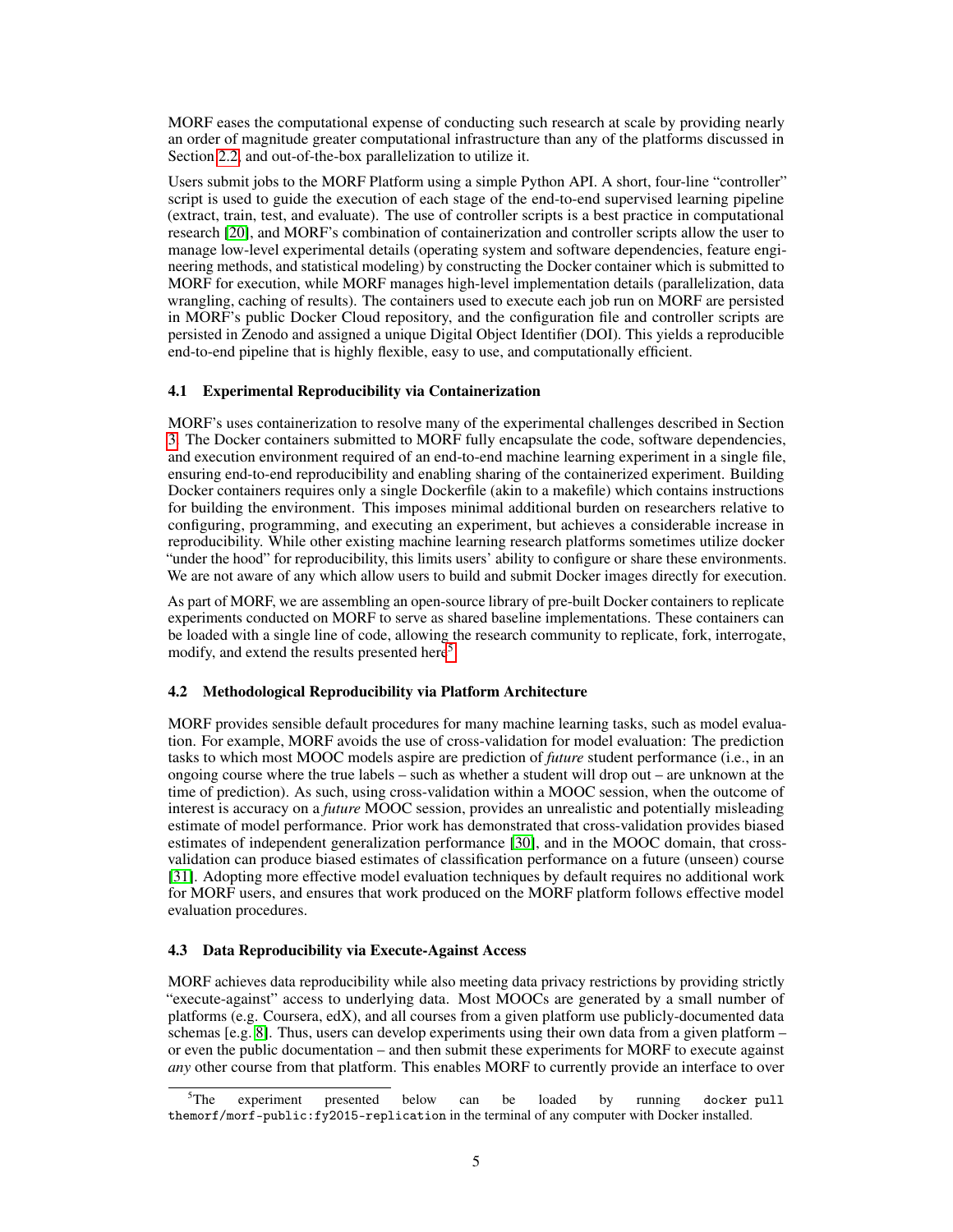

<span id="page-5-0"></span>Figure 2: Original results from [\[12\]](#page-8-18) (left) and replication results using the MOOC Replication Framework evaluated using a held-out future course session (center) and cross-validation (right). 95% confidence intervals shown. IOHMM models not replicated due to lack of an open-source implementation which supported prediction.

200 unique sessions of more than 70 unique courses offered by two different institutions on the Coursera platform, and to execute containerized experiments against this data in a secure, sandboxed environment, by utilizing the shared, public schema of MOOC datasets. These shared public data schemas also ensure that existing experiments in MORF can be replicated against new data (from the same MOOC platform) as it becomes available.

# 5 Case Study in Replication with MORF

We demonstrate the use of MORF through a case study. We replicate a comparison conducted in [\[12\]](#page-8-18), which compares several machine learning algorithms using a set of seven activity features (e.g. number of lecture videos viewed, quizzes attempted, and discussion forum posts for each student) over each week in a MOOC in order to predict a binary dropout label indicating whether a user showed activity in the final week of a course.

This study is an ideal candidate for replication because it compares several models (effectively testing many pairwise hypotheses) using cross-validation on only a single dataset. This testing of many hypotheses/comparisons, with only a single observation for each, can lead to poor methodological reproducibility and provides no information about the variability of the estimates, relative to their magnitude. Particularly because this experiment was concerned with empirical performance (in order to inform future "early warning" dropout prediction systems), obtaining an accurate estimate of models' expected performance on *future* course sessions across a large, representative dataset can provide insight into the generalizability of these findings. This work is indicative of prediction tasks in the fields of learning analytics and educational data mining (see [\[13\]](#page-8-19) for a more thorough discussion).

We replicated the original experiment across 45 unique MOOCs using MORF. Results are shown in Figure [2.](#page-5-0)[6](#page-5-1)

The original work argued that a Long Short-Term Memory (LSTM) neural network model " beats the ... other proposed methods by a large margin" [\[12,](#page-8-18) pp. 1]. Our results show, however, that (1) LSTM is actually one of the worst-performing models, with the lowest average performance of any model tested in weeks 4 and 5; (2) in most cases, the 95% confidence intervals for algorithm performance overlap (indicating no significant difference); and (3) observed performance of all models is lower than observed in [\[12\]](#page-8-18), particularly in later weeks of the course.

We hypothesize that (1) may be due to overfitting on the original training data. Particularly when using cross-validation on a single dataset with a highly flexible model such as LSTM, the original work was quite susceptible to overfitting. Overfitting seems particularly likely because no procedure for selecting hyperparameters was reported in the original work, and some relevant hyperparameter settings for the final LSTM model (e.g. batch size) were not reported at all. These hyperparameters were not available even after correspondence with the authors, who did not record them and no longer had the original code available (which itself points to the need for reliable long-term reproducibility solutions such as MORF). Point (2) shows the advantage of using MORF's large data repository, which allows us to observe variability in each algorithms' performance across many MOOCs. This result suggests that while differences in average performance may exist, these are too small to be

<span id="page-5-1"></span><sup>6</sup>We would like to acknowledge the helpful assistance of the original authors in conducting this replication.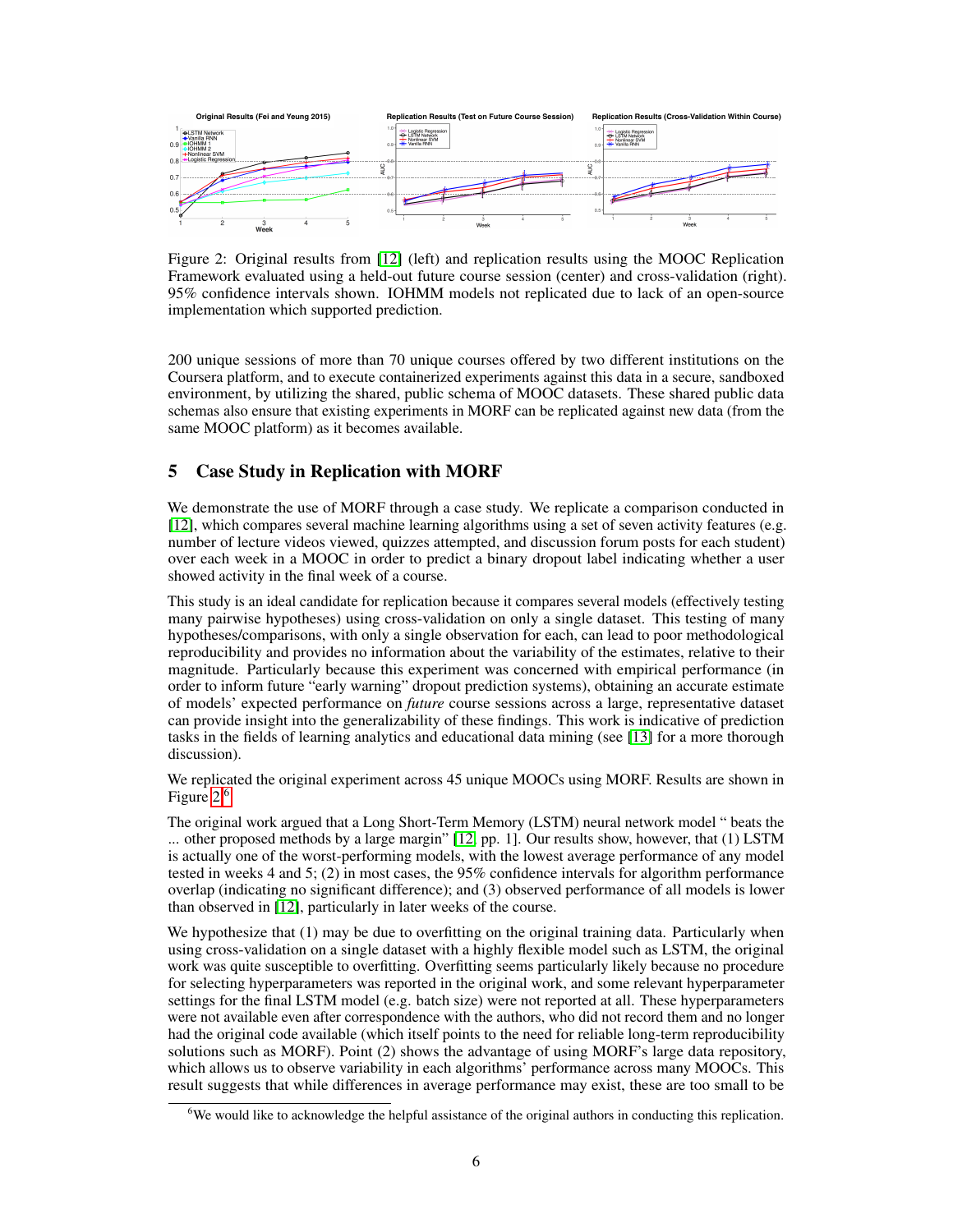

<span id="page-6-1"></span>Figure 3: Comparison of AUC estimates from identical experiments using a holdout vs. crossvalidation evaluation architecture. These results show a persistent positive bias when cross-validation is used to estimate predictive performance on a future, held-out session of a MOOC.

interpreted as genuine and not spurious – particularly in light of the results shown in Figure [3,](#page-6-1) which shows that the differences due to cross-validation bias are, in many cases, larger than the observed differences between algorithms. Finally, (3) is likely due to the cross-validation used in the original experiment (as opposed to the holdout architecture used in MORF). The original experiment allowed models to train and test on subsamples from the same overarching population, which the holdout architecture used in MORF requires the (more challenging) task of predicting student performance on a future course session – which is the true target of prediction in this work.

The right panel of Figure [2](#page-5-0) demonstrates the results of an identical replication experiment, but evaluated using five-fold cross-validation (as in [\[12\]](#page-8-18)) instead of the future held-out course session used in the center panel. The contrast between the center (holdout) and right (cross-validation) panels demonstrates the optimistic bias which can be introduced by evaluating generalization performance via cross-validation without the use of an independent hold-out set. This comports with previous results demonstrating that the bias of performance estimates when models are optimized over crossvalidation folds can often exceed the difference between learning algorithms [\[5\]](#page-8-13). These results are further demonstrated by Figure [3,](#page-6-1) which shows a small but persistent positive bias for model evaluation performed by cross-validation versus the "true" performance on a future course session. A two-sided Wilcoxon signed rank test of a null hypothesis of equivalence between the holdout and cross-validated experimental results rejected with  $p < 2.2 \times 10^{-16}$ .

The results of this experiment demonstrate the importance of using large, diverse datasets for machine learning experiments, and of performing multiple experimental replications. Additionally, these results demonstrate that simpler models – such as RNN, radial SVM, and logistic regression – achieve equivalent or better performance relative to LSTM on our specific task of MOOC dropout prediction. Our results, which are contrary to the findings of the original study, also suggest that further replication is necessary to identify the most effective algorithms for MOOC dropout prediction, as we perform no hyperparameter tuning and only replicate the original models and features.

# <span id="page-6-0"></span>6 Additional Advantages of Reproducible Machine Learning Frameworks

Much prior work on reproducibility has focused on verification – ensuring that published results are true and can be reproduced. However, end-to-end reproducible machine learning frameworks, such as MORF, provide benefits beyond mere verification, including:

"Gold standard" benchmarking: open replication platforms allow for the comparison of results which were previously not comparable, having been conducted on different data. The use of such benchmarking datasets has contributed to the rapid advance of fields such as computer vision (e.g. MNIST, IMAGENET), natural language processing (Penn Tree Bank, Brown corpus), and computational neuroscience (openFMRI). These datasets have been particularly impactful in fields where it is difficult or expensive to collect, label, or share data (as is the case with MOOC data, due to legal restrictions on sharing and access). These help to evaluate the "state of the art" by providing a common performance reference which is currently missing in many fields.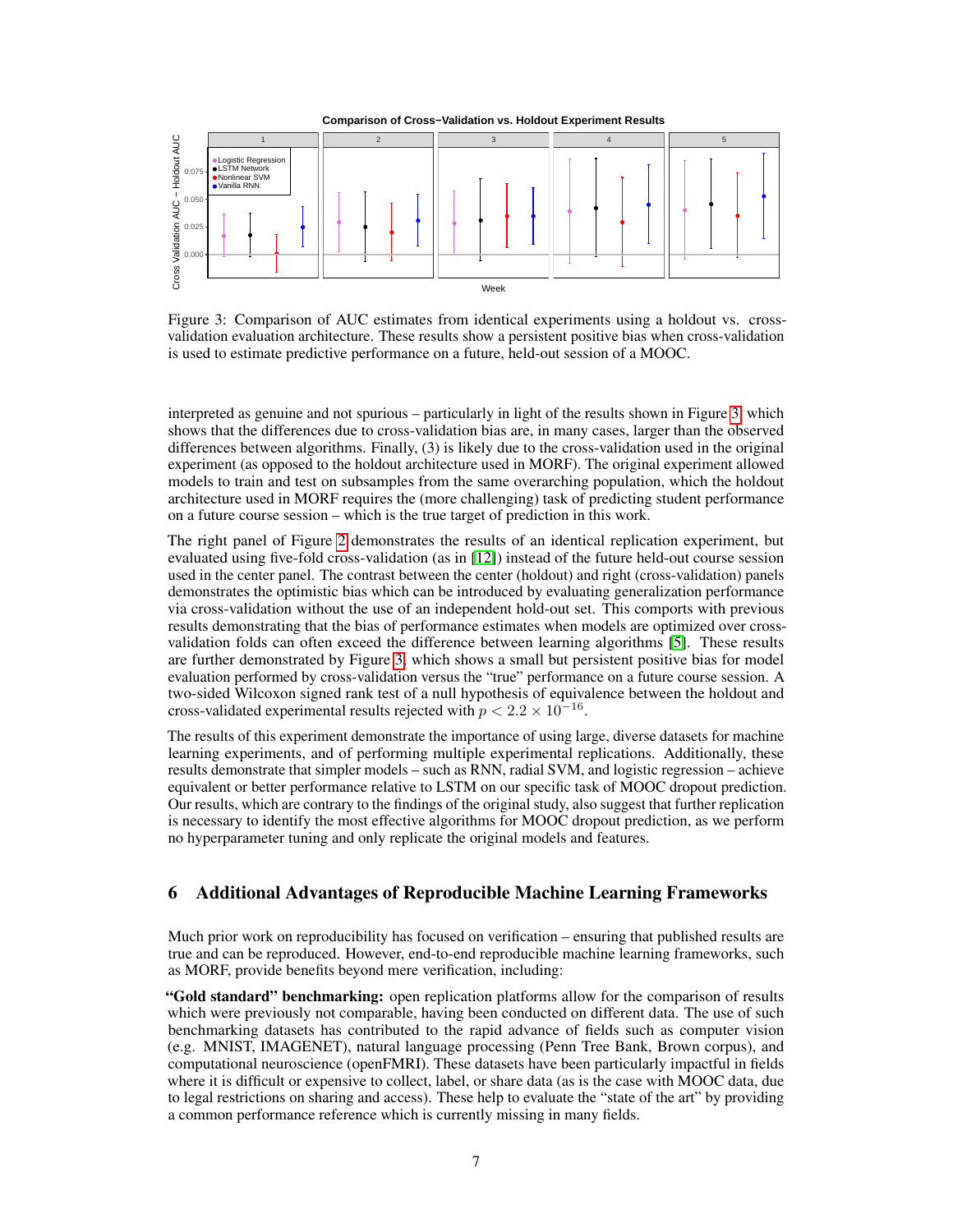Shared baseline implementations: We noted above that variability in so-called "baseline" or reference implementations of prior work has contributed to concerns about reproducibility in the field [\[17\]](#page-8-1). By providing fully-executable versions of existing experiments, MORF ameliorates these issues, allowing for all future work to properly compare to the exact previous implementation of a baseline method.

Forkability: containerization produces a ready-made executable which fully encompasses the code and execution environment of an experiment. These can be readily shared and "forked" across the scientific community, much in the same way code is "forked" from a git repository. This allows machine learning scientists to build off of others' work by modifying part or all of an end-to-end pipeline (for example, by experimenting with different statistical algorithms but using the same feature set as a previous experiment) within the same software ecosystem.

Generalizability analysis: Each successive replication of an experiment provides information about its generalizability. Evaluating the generalizability of experiments has been a challenge in MOOC research to date, where studies conducted on small, restricted, and often homogenous datasets tend to dominate the literature. These challenges are shared by many other fields where data is scarce and sharing is restricted, such as nuclear physics or medical research [\[20\]](#page-8-8). When containerized end-to-end implementations are available, replicating these analyses on new data – even data which are not publicly available but share the schema of the original data – becomes as straightforward as running the containerized experiment against new data.

Sensitivity Analysis: This technique, used widely in Bayesian analysis, evaluates how changes to the underlying assumptions or hyperparameters affect model fit and performance. Such an evaluation can provide useful information about a model's robustness and potential to generalize to new data. Without being able to fully reproduce a model on the original data, sensitivity analyses are not possible. In MORF, such analyses can be conducted by simply forking and modifying the containerized version of the original experiment, then re-executing it against the same data. These analyses can also include so-called *ablation analyses*, wherein individual components are removed from a model to observe their contribution to the results, as well as *slicing analyses*, where fine-grained analysis of performance across different subgroups (e.g. demographic groups) is explored [\[26\]](#page-9-10).

Full Pipeline Evaluation: Each stage of an end-to-end machine learning experiment (feature extraction, algorithm selection, model training, model evaluation) can be done in many different ways. Each stage also affects the others (for example, some algorithms might perform best with large feature spaces; others might perform poorly with many correlated features). However, current research usually evaluates only one or two components of this pipeline (e.g. training several algorithms and tuning their hyperparameters on a fixed feature set). Not only are the remaining stages often described in poor detail or not at all [\[15\]](#page-8-0); such work also leaves future researchers unable to evaluate the synergy between different aspects of the end-to-end pipeline in a published experiment (for example, exploring whether an algorithm's performance improves with a different feature set). MORF fully encapsulates this end-to-end pipeline for a given experiment and it makes it available for modification to any other researcher.

Meta-Analysis: While meta-analyses are common in fields with robust empirical research bases, such analyses have been less common in the field of machine learning, which has an emphasis on novelty. The open availability of executable machine learning experiments affords detailed meta-analyses by providing complete results of all modeling stages for meta-analysis.

# 7 Conclusion

While MORF currently supports MOOC data, the broader workflow it uses to enable end-to-end machine learning reproducibility is domain-agnostic, and the problems it seeks to address are faced by many fields which use machine learning. We believe that the paradigm of end-to-end reproducibility can be adopted by any domain which uses large, complex, multi-format data. A platform such as MORF is fully capable of being adapted to such domains, particularly those which use restrictedaccess data. We hope that future work utilizes and extends our open-source implementation, and that MORF contributes to the construction of robust machine learning research.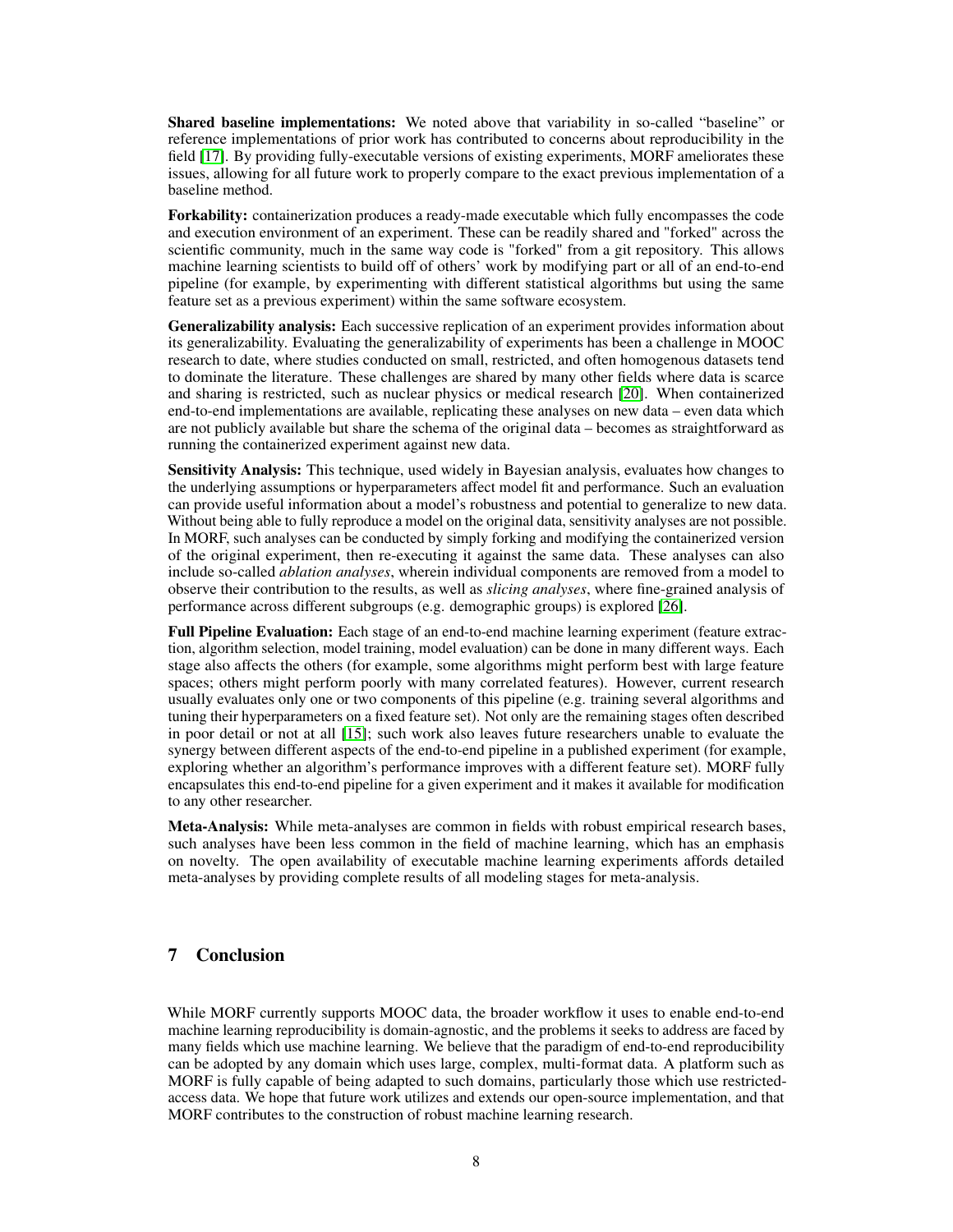# **References**

- <span id="page-8-10"></span>[1] Carl Boettiger. An introduction to docker for reproducible research. *Oper. Syst. Rev.*, 49(1):71–79, January 2015.
- <span id="page-8-5"></span>[2] Adam Brinckman, Kyle Chard, Niall Gaffney, Mihael Hategan, Matthew B Jones, Kacper Kowalik, Sivakumar Kulasekaran, Bertram Ludäscher, Bryce D Mecum, Jarek Nabrzyski, Victoria Stodden, Ian J Taylor, Matthew J Turk, and Kandace Turner. Computing environments for reproducibility: Capturing the "whole tale". *Future Gener. Comput. Syst.*, February 2018.
- <span id="page-8-4"></span>[3] Greg Brockman, Vicki Cheung, Ludwig Pettersson, Jonas Schneider, John Schulman, Jie Tang, and Wojciech Zaremba. OpenAI gym. *arXiv preprint*, June 2016.
- <span id="page-8-9"></span>[4] Jonathan B Buckheit and David L Donoho. WaveLab and reproducible research. In Anestis Antoniadis and Georges Oppenheim, editors, *Wavelets and Statistics*, pages 55–81. Springer New York, New York, NY, 1995.
- <span id="page-8-13"></span>[5] Gavin C Cawley and Nicola L C Talbot. On over-fitting in model selection and subsequent selection bias in performance evaluation. *J. Mach. Learn. Res.*, 11(Jul):2079–2107, 2010.
- <span id="page-8-11"></span>[6] Jürgen Cito, Vincenzo Ferme, and Harald C Gall. Using docker containers to improve reproducibility in software and web engineering research. In *Web Engineering*, Lecture Notes in Computer Science, pages 609–612. Springer, Cham, June 2016.
- <span id="page-8-6"></span>[7] Christian Collberg, Todd Proebsting, Gina Moraila, Akash Shankaran, Zuoming Shi, and Alex M Warren. Measuring reproducibility in computer systems research. Technical report, Univ. Arizona Dept. of Comp. Sci., 2014.
- <span id="page-8-17"></span>[8] Coursera. *Coursera Data Export Procedures*. Coursera, June 2013.
- <span id="page-8-14"></span>[9] T G Dietterich. Approximate statistical tests for comparing supervised classification learning algorithms. *Neural Comput.*, 10(7):1895–1923, September 1998.
- <span id="page-8-7"></span>[10] David Donoho. 50 years of data science. In *Princeton NJ, Tukey Centennial Workshop*, pages 1–41, 2015.
- <span id="page-8-15"></span>[11] Bradley Efron and Trevor Hastie. *Computer Age Statistical Inference*. Cambridge University Press, 2016.
- <span id="page-8-18"></span>[12] M Fei and D Y Yeung. Temporal models for predicting student dropout in massive open online courses. In *Intl. Conf. on Data Mining Workshop (ICDMW)*, pages 256–263, 2015.
- <span id="page-8-19"></span>[13] Josh Gardner and Christopher Brooks. Student success prediction in MOOCs. *User Modeling and User-Adapted Interaction*, 2018.
- <span id="page-8-2"></span>[14] Josh Gardner, Christopher Brooks, Juan Miguel Andres, and Ryan Baker. Replicating MOOC predictive models at scale. In *Proceedings of the Fifth Annual Meeting of the ACM Conference on Learning@Scale*, 2018.
- <span id="page-8-0"></span>[15] Odd Erik Gundersen and Sigbjørn Kjensmo. State of the art: Reproducibility in artificial intelligence. In *Proceedings of the Thirtieth AAAI Conference on Artificial Intelligence and the Twenty-Eighth Innovative Applications of Artificial Intelligence Conference*, 2017.
- <span id="page-8-16"></span>[16] Mitx And HarvardX. HarvardX-MITx Person-Course academic year 2013 De-Identified dataset, version 2.0, May 2014. Title of the publication associated with this dataset: HarvardX-MITx Person-Course Academic Year 2013 De-Identified dataset, version 2.0.
- <span id="page-8-1"></span>[17] Peter Henderson, Riashat Islam, Philip Bachman, Joelle Pineau, Doina Precup, and David Meger. Deep reinforcement learning that matters. In *Proceedings of the Thirty-Second AAAI Conference on Artificial Intelligence (AAAI-18)*, pages 3207–3214, 2018.
- <span id="page-8-12"></span>[18] Douglas M Jacobsen and Richard Shane Canon. Contain this, unleashing docker for hpc. *Proceedings of the Cray User Group*, 2015.
- <span id="page-8-3"></span>[19] Mohammad Khajah, Robert V Lindsey, and Michael C Mozer. How deep is knowledge tracing? In *Proceedings of the 9th International Conference on Educational Data Mining*, pages 94–101, 2016.
- <span id="page-8-8"></span>[20] Justin Kitzes, Daniel Turek, and Fatma Deniz. *The Practice of Reproducible Research: Case Studies and Lessons from the Data-Intensive Sciences*. Univ of California Press, October 2017.